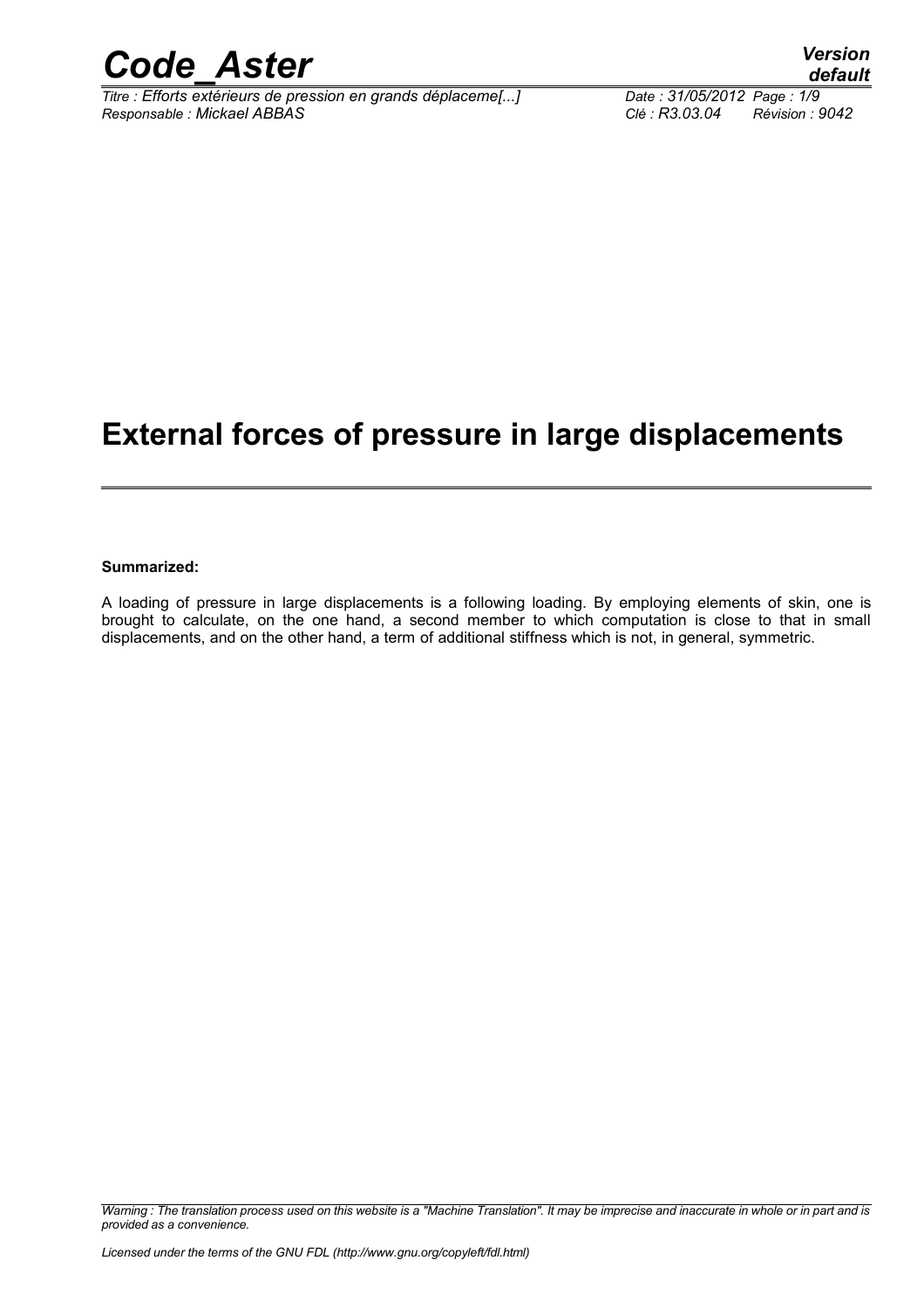*Titre : Efforts extérieurs de pression en grands déplaceme[...] Date : 31/05/2012 Page : 2/9 Responsable : Mickael ABBAS Clé : R3.03.04 Révision : 9042*

# **Contents**

| 2.5 Cas particulier of a structure subjected to an internal or external pressure constante6. |
|----------------------------------------------------------------------------------------------|
|                                                                                              |
|                                                                                              |
|                                                                                              |
|                                                                                              |
|                                                                                              |
|                                                                                              |
|                                                                                              |

*Warning : The translation process used on this website is a "Machine Translation". It may be imprecise and inaccurate in whole or in part and is provided as a convenience.*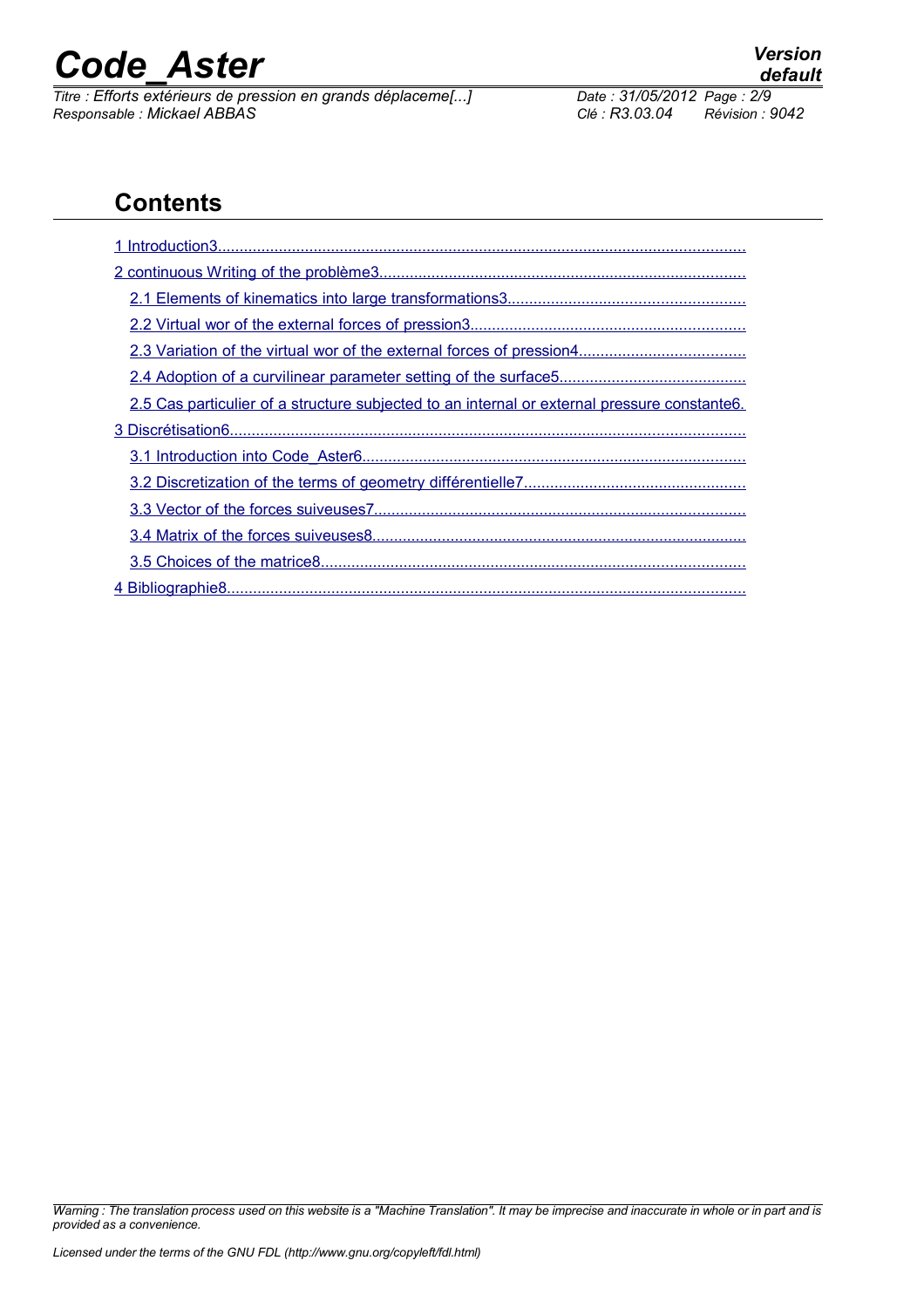*Titre : Efforts extérieurs de pression en grands déplaceme[...] Date : 31/05/2012 Page : 3/9 Responsable : Mickael ABBAS Clé : R3.03.04 Révision : 9042*

### <span id="page-2-0"></span>**1 Introduction**

the taking into account of loadings of type pressure (key word PRES\_REP in command AFFE\_CHAR\_MECA [U4.44.01]) raise a certain number of difficulties in the absence of the assumption of small displacements. Indeed, unlike dead loads evoked in [R5.03.01], the pressure depends on displacements since it is about a force whose direction is normal with the field; one speaks then about follower forces, activated by the key word TYPE CHARGE=' SUIV' in command STAT\_NON\_LINE [U4.51.03]. Nevertheless, the choice of the present configuration like reference configuration (Lagrangian updated) carried to simple statements - with the help of some notions of differential geometry - work of the forces of pressure and its variation first compared to displacement, the latter being an asymmetric bilinear form.

# <span id="page-2-3"></span>**2 Continuous writing of the problem**

### <span id="page-2-2"></span>**2.1 Elements of kinematics in great transformations**

One considers a solid  $\Omega$  subjected to large deformations (see figure [2-1\)](#page-2-4). Either *F* the tensor gradient of the transformation  $\bm{\phi}$  making pass the initial configuration  $\,\Omega_0^{}\,$  with the deformed present configuration  $\,\Omega_t^{}\,$ . One notes  $X$  the position of a point in  $\,\Omega_{_0}\,$  and  $\,x\,$  the position of this same point after strain in  $\,\Omega_{_t}.\,\,$   $\,\mu\,$  then displacement enters the two configurations. One thus has:

$$
x = X + u \tag{1}
$$

the tensor gradient of the transformation is written:



<span id="page-2-4"></span>**Figure 2-1: Solid in great transformations**

### <span id="page-2-1"></span>**2.2 Virtual wor of the external forces of pressure**

One considers a normal *P* pressure on the surface in the reference configuration. This pressure is written *p* in the present configuration.

*Warning : The translation process used on this website is a "Machine Translation". It may be imprecise and inaccurate in whole or in part and is provided as a convenience.*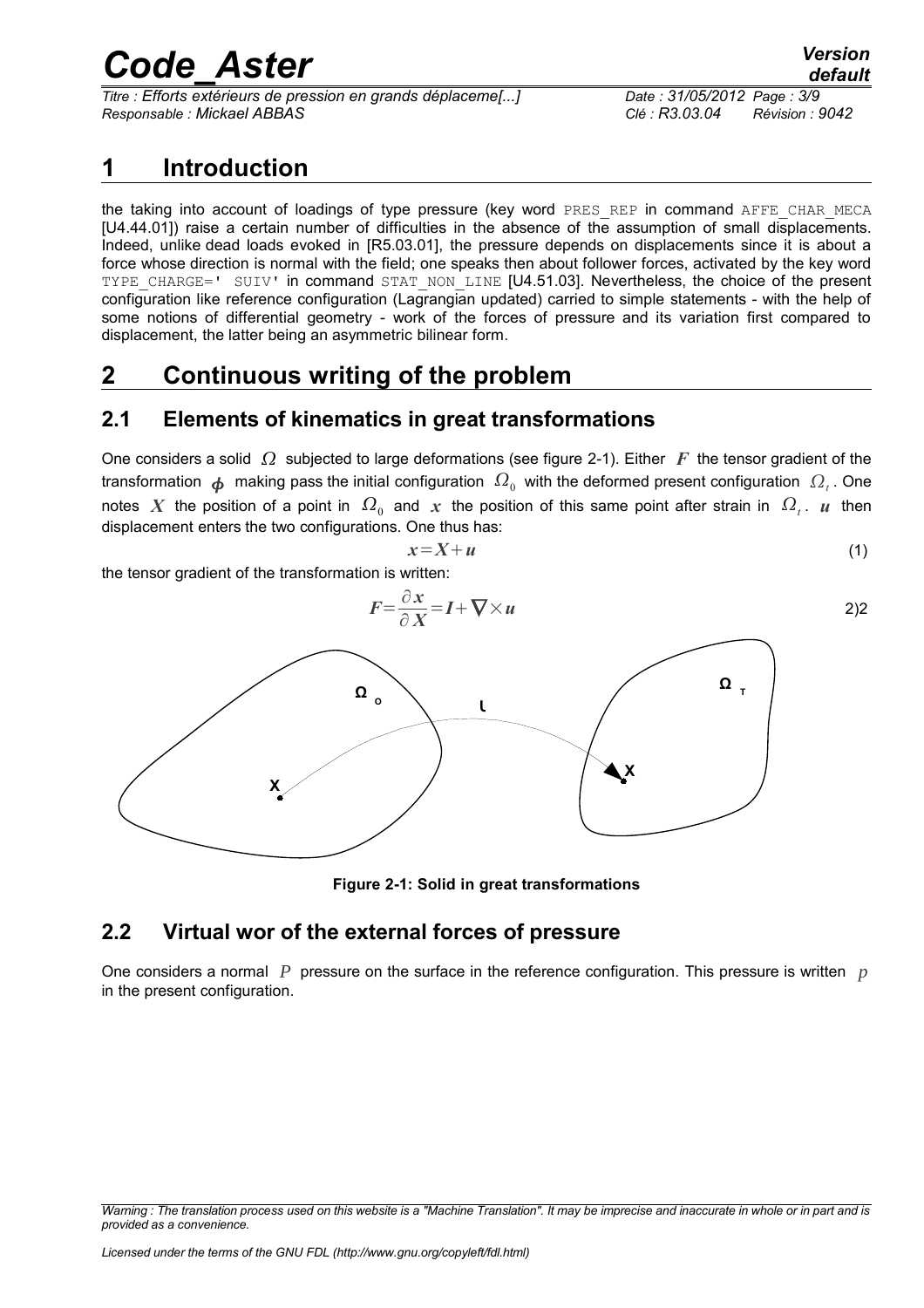*default*

*Titre : Efforts extérieurs de pression en grands déplaceme[...] Date : 31/05/2012 Page : 4/9*



#### <span id="page-3-4"></span>**Figure 2-2: Reference configuration and present configuration**

In the present configuration, the virtual wor of the external forces of pressure  $W^p$  is written simply (see figure [2-2\)](#page-3-4):

$$
W^{p}(\boldsymbol{u}).\delta\boldsymbol{v}=\int_{\partial\Omega_{\epsilon}^{p}(\boldsymbol{u})}-p.\boldsymbol{n}.\delta\boldsymbol{v}.d\boldsymbol{s}
$$
\n(3)

Moreover, one supposes henceforth that the value of the pressure does not depend explicitly on displacement but only on the material point of application:

<span id="page-3-3"></span><span id="page-3-2"></span>
$$
p(\mathbf{x}) = P(\boldsymbol{\phi}|\mathbf{X})) \tag{4}
$$

with dimensions follower of the force comes from the dependence of *the norm* to displacement. In this case, one can then express the virtual wor of the forces of pressure in the reference configuration (change of variable in the integral):

$$
W^{p}(\boldsymbol{u}). \ \delta \boldsymbol{\nu} = \int_{\partial \Omega_{0}^{p}} -P \det(\boldsymbol{F}) \big[\boldsymbol{F}^{-T}. \boldsymbol{N}\big]. \ \delta \boldsymbol{\nu} \big(\boldsymbol{\varphi}(\boldsymbol{X})\big). dS
$$
 (5)

On the practical level, one will use the formula [\(3\)](#page-3-3) to compute: the work of the forces of pressure. However, the formula [\(5\)](#page-3-2) is best adapted to a derivative compared to the displacement, for which one will see the need in the following paragraph.

#### <span id="page-3-0"></span>**2.3 Variation of the virtual wor of the external forces of pressure**

In the optics of a resolution of the problem of equilibrium of structure by a method of Newton, one is brought to express the variation of the virtual wor of the external forces of pressure compared to displacement, in a way similar to what was made for the virtual wor of the internal forces in [R5.03.01]. The field of integration being fixed in the statement [\(5\)](#page-3-2), the derivative under the sign nap is licit, (cf [9\)](#page-8-1):

$$
\frac{\partial W^{p}(u)}{\partial u} \cdot \delta u \cdot \delta v = \int_{\partial \Omega_{0}^{p}} -P \cdot \frac{\partial}{\partial u} \left[ \det(F) \cdot F^{-T} \right] \cdot \delta u \cdot N \cdot \delta v \cdot dS
$$
\n(6)

We decide to choose like reference configuration the present configuration, for which  $F=I$ . This choice led to a simple statement of derivative of the term between hooks:

<span id="page-3-1"></span>
$$
\frac{\partial}{\partial u} \left[ \det(\boldsymbol{F}) \cdot \boldsymbol{F}^{-T} \right]. \ \ \delta u = \text{div} \ \left( \ \delta u \right). \ \ \boldsymbol{I} - \nabla^T \times \delta u \tag{7}
$$

Finally, the variation of the virtual wor of the external forces of pressure is written in the present configuration:

$$
\frac{\partial W^p(\boldsymbol{u})}{\partial \boldsymbol{u}} \cdot \delta \boldsymbol{u} \cdot \delta \boldsymbol{v} = \int_{\partial \Omega^p_{\epsilon}(\boldsymbol{u})} -p \cdot \frac{\partial}{\partial \boldsymbol{u}} \left[ \text{div} \left( \delta \boldsymbol{u} \right) . \boldsymbol{I} - \boldsymbol{\nabla}^T \times \delta \boldsymbol{u} \right] . \boldsymbol{n} \cdot \delta \boldsymbol{v} \cdot d\boldsymbol{s}
$$
 (8)

In the statement [\(8\)](#page-3-1) remains a difficulty. Indeed, one expects to obtain a primarily surface quantity whereas the intégrande reveals terms of normal derivative on the surface. In other words, it is necessary to know the statement of virtual displacements not only on surface of the field but also inside this one (in a vicinity of

*Licensed under the terms of the GNU FDL (http://www.gnu.org/copyleft/fdl.html)*

*Warning : The translation process used on this website is a "Machine Translation". It may be imprecise and inaccurate in whole or in part and is provided as a convenience.*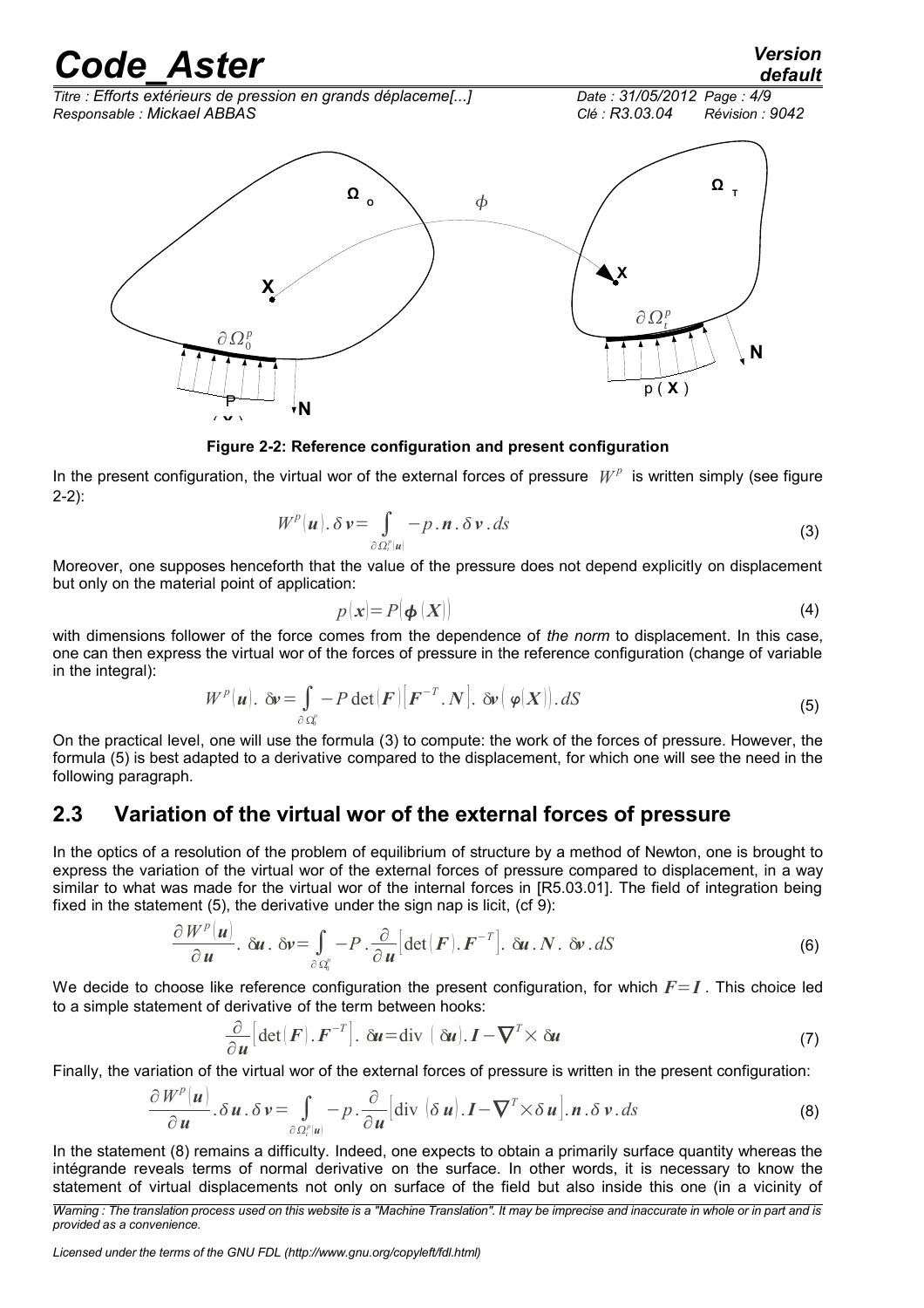*Titre : Efforts extérieurs de pression en grands déplaceme[...] Date : 31/05/2012 Page : 5/9 Responsable : Mickael ABBAS Clé : R3.03.04 Révision : 9042*

surface to be able to express normal derivatives). This disadvantage is not pain-killer since in *Code\_Aster*, to compute: the elementary terms due to the surface forces, one employs elements of skin for which a normal variation does not have a meaning.

#### <span id="page-4-0"></span>**2.4 Adoption of a curvilinear parameter setting of surface**

to cure the problem mentioned previously, it is necessary to seek to only express the relation ([8\)](#page-3-1) using surface quantities. For that, one resorts to elements of differential geometry, [9,](#page-8-2) which one adopts the notations (in particular, one adopts the summation convention of the repeated indices where the Greek indices take the values 1 and 2 while the Latin indices take the values 1 with 3).



#### <span id="page-4-1"></span>**Figure 2-3: Curvilinear parameter setting of the vicinity of the surface subjected to the pressure**

Is  $(\theta^1,\theta^2)$  an acceptable parameter setting of surface. To describe volume made up of a vicinity of this surface, one associates a third variable to him  $\,\theta^3$  , which measures the progression according to the unit norm  $\bm{n}$  in  $\left[\theta^1,\theta^2\right]$  . One has thus (see figure [2-3\)](#page-4-1):

$$
\boldsymbol{OM}\left(\boldsymbol{\theta}^{1},\boldsymbol{\theta}^{2},\boldsymbol{\theta}^{3}\right) = \boldsymbol{OS}\left(\boldsymbol{\theta}^{1},\boldsymbol{\theta}^{2}\right) + \boldsymbol{\theta}^{3} \cdot \boldsymbol{n}\left(\boldsymbol{\theta}^{1},\boldsymbol{\theta}^{2}\right)
$$
\n(9)

With this choice of parameter setting, the natural base covariante  $\, \left[ \bm{g}_1, \bm{g}_2, \bm{g}_3 \right) \,$  is written:

$$
g_i = \frac{\partial \, \mathbf{OM}}{\partial \, \theta^i} \tag{10}
$$

While the metric tensor *g* is worth:

$$
g_{ij} = g_i \cdot g_j = \begin{bmatrix} g_{11} & g_{12} & 0 \\ g_{21} & g_{22} & 0 \\ 0 & 0 & 1 \end{bmatrix}
$$
 (11)

In this curvilinear parameter setting, the intégrande [\(8\)](#page-3-1) has as a statement:

$$
-p \cdot g_{ij} \cdot n^i \cdot \left[\delta u^k|_{k} \cdot \delta v^j - \delta u^j|_{k} \cdot \delta v^k\right]
$$
\n
$$
(12)
$$

This term is simplified considerably. Indeed, one can already note that when  $j=k$ , the term between hook is null. Moreover, in the adopted curvilinear system, the components contravariantes of *n* are:

$$
n^1 = 0, n^2 = 0, n^3 = 1 \tag{13}
$$

Lastly, by taking account of the particular form of **g** (i.e.  $g_{13}=0$ ,  $g_{23}=0$  and  $g_{33}=1$ ), the variation of work is written simply:

$$
\frac{\partial W^{\rho}(\boldsymbol{u})}{\partial \boldsymbol{u}} \cdot \delta \boldsymbol{u} \cdot \delta \boldsymbol{v} = \int_{\partial \Omega_{i}^{\rho}(\boldsymbol{u})} - p \cdot \left[ \delta u^{\alpha} \big|_{\alpha} \cdot \delta v^{3} - \delta u^{3} \big|_{\alpha} \cdot \delta v^{\alpha} \right] \cdot ds \tag{14}
$$

*Warning : The translation process used on this website is a "Machine Translation". It may be imprecise and inaccurate in whole or in part and is provided as a convenience.*

*Licensed under the terms of the GNU FDL (http://www.gnu.org/copyleft/fdl.html)*

# *Code\_Aster Version*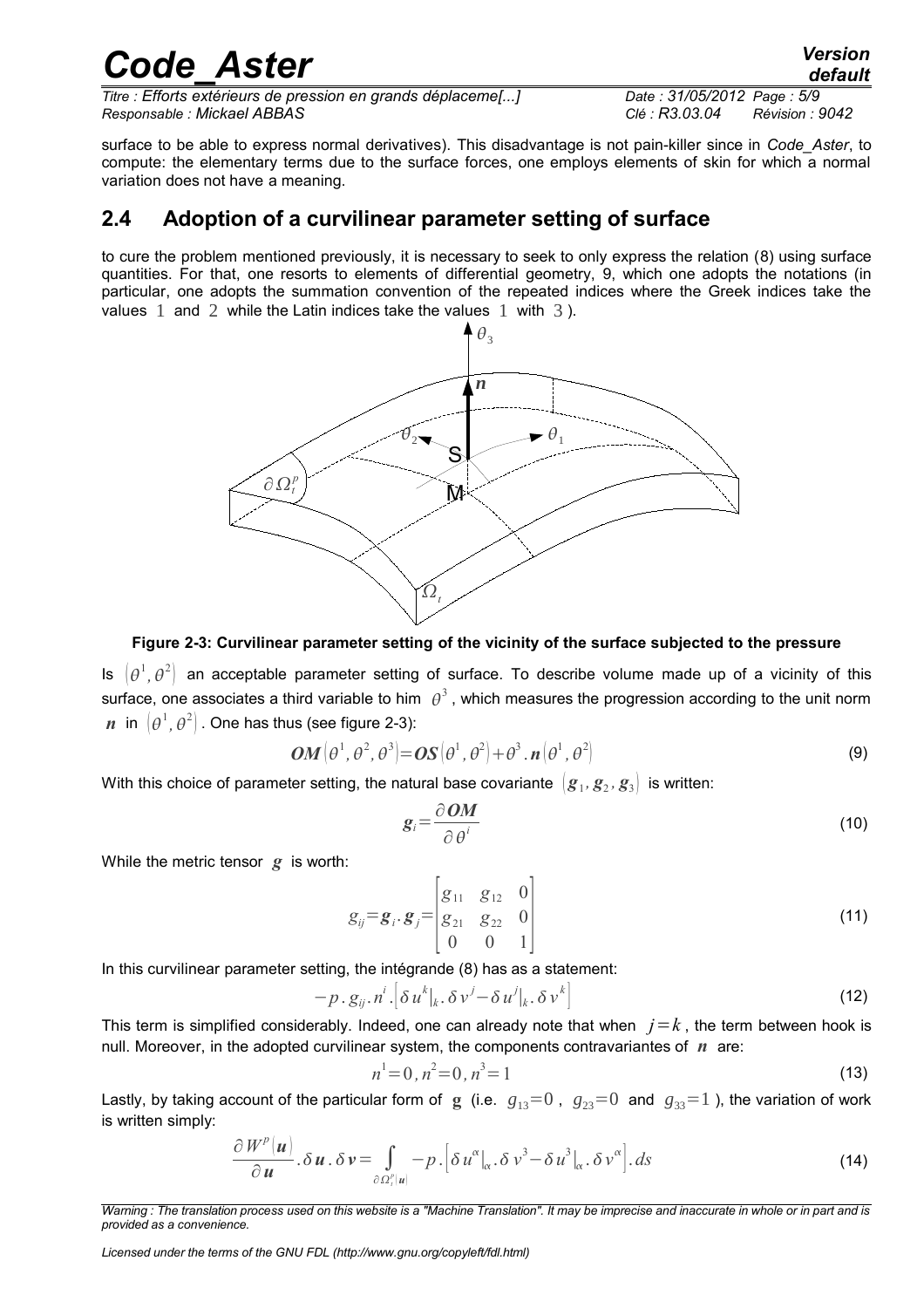*Titre : Efforts extérieurs de pression en grands déplaceme[...] Date : 31/05/2012 Page : 6/9 Responsable : Mickael ABBAS Clé : R3.03.04 Révision : 9042*

On this statement, one notes that only intervene of the surface operators differential (derivative covariante compared to  $\theta^1$  and  $\theta^2$  only), which is well the sought-after goal. By introducing the base contravariante  $\left(\bm{g}^1,\bm{g}^2,\bm{g}^3\!=\!\bm{n}\right)$  , also called bases dual and which is expressed from the base covariante by:

$$
\boldsymbol{g}^{i} = \left[\boldsymbol{g}^{-1}\right]^{ij} \cdot \boldsymbol{g}_{j} \tag{15}
$$

One can free itself of the components curvilinear:

$$
\frac{\partial W^p(u)}{\partial u} \cdot \delta u \cdot \delta v = \int_{\partial \Omega^p(u)} -p \cdot \left[ \left( \frac{\partial \delta u}{\partial \theta^{\alpha}} \cdot g^{\alpha} \right) \cdot \left( \delta v \cdot n \right) - \left( \frac{\partial \delta u}{\partial \theta^{\alpha}} \cdot n \right) \cdot \left( \delta v \cdot g^{\alpha} \right) \right] \cdot ds \tag{16}
$$

It is henceforth the statement [\(16\)](#page-5-2) which will be used to compute: the variation of the virtual wor of the forces of pressure.

#### <span id="page-5-0"></span>**2.5 Typical case of a structure subjected to an internal or external pressure constant**

In the typical case of a constant pressure in a cavity (see figure [2-4\)](#page-5-1), one shows that the forces of pressure derive from a potential  $E$  which is not other than the product of the pressure by the volume of the cavity. This result extends to the case from a structure plunged in a fluid with constant pressure.



**Figure 2-4: Structure under internal or external pressure constant**

One writes this potential:

<span id="page-5-1"></span>
$$
\Xi = p \cdot \int_{\partial \Omega_i^p} d\Omega_i = p \cdot \int_{\partial \Omega_0^p} \det \mathbf{F} \cdot d\Omega_0 \tag{17}
$$

Again, one chooses like reference configuration the present configuration. The variation of  $E$  leads then well to the virtual wor of the external forces of pressure:

$$
\frac{\partial E}{\partial u} \cdot \delta v = p \cdot \int_{\Omega_i^p} \text{div}(\delta v) \cdot d\Omega_t = -\int_{\partial \Omega_i^p} p \cdot \delta v \cdot \mathbf{n} \cdot ds = W_p \cdot \delta v \tag{18}
$$

In this case, typical case the variation of the virtual wor is also the second variation of the potential  $E$ , i.e. a symmetric bilinear **form** :

$$
\frac{\partial W^p(u)}{\partial u} \cdot \delta u \cdot \delta v = \frac{\partial^2 E(u)}{\partial u^2} \cdot \delta u \cdot \delta v \tag{19}
$$

*Licensed under the terms of the GNU FDL (http://www.gnu.org/copyleft/fdl.html)*

<span id="page-5-2"></span>

*Warning : The translation process used on this website is a "Machine Translation". It may be imprecise and inaccurate in whole or in part and is provided as a convenience.*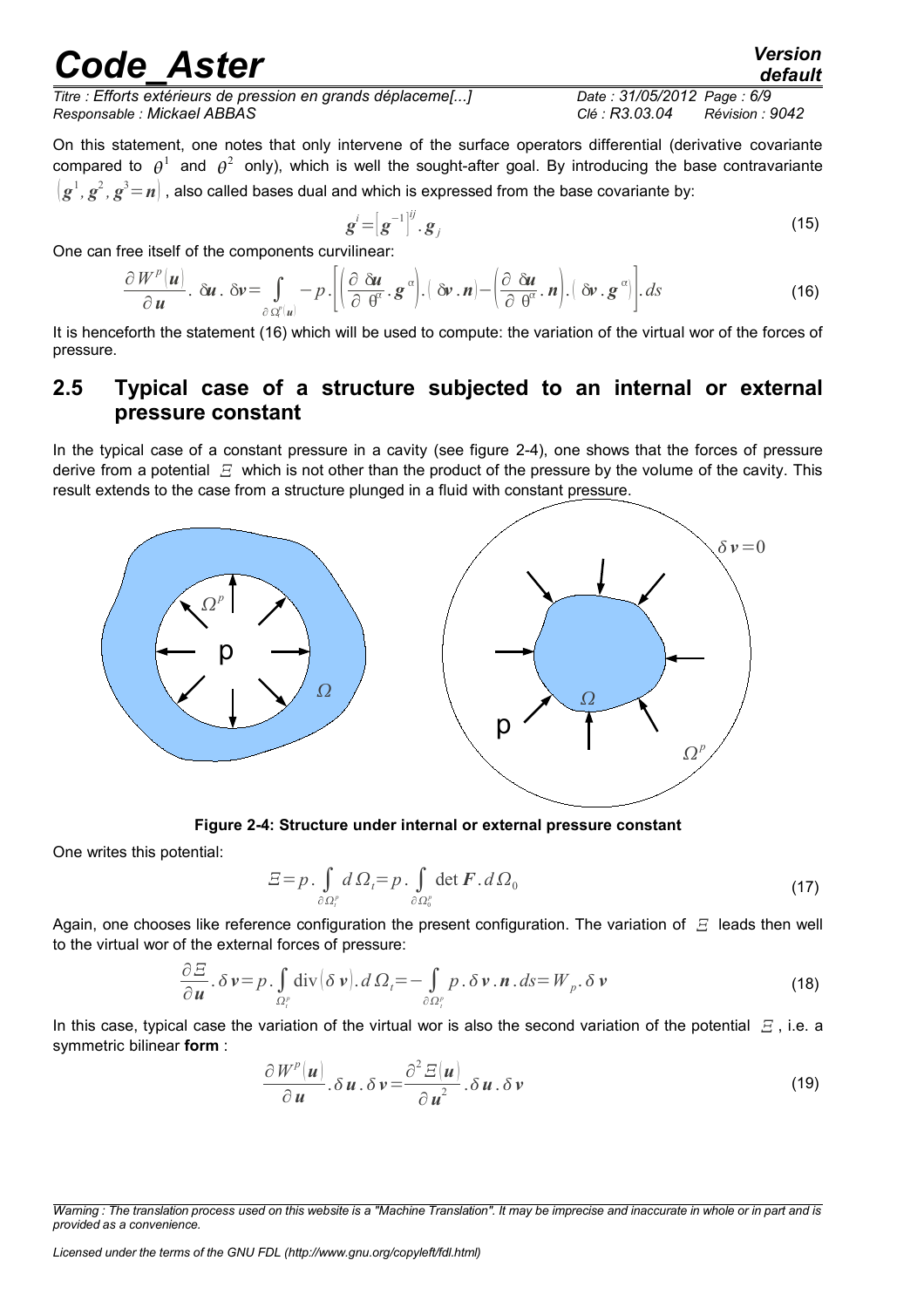*Titre : Efforts extérieurs de pression en grands déplaceme[...] Date : 31/05/2012 Page : 7/9 Responsable : Mickael ABBAS Clé : R3.03.04 Révision : 9042*

*default*

### <span id="page-6-3"></span>**3 Discretization**

### <span id="page-6-2"></span>**3.1 Introduction into** *Code\_Aster*

In *Code\_Aster*, of the finite elements of skin (surface elements plunged in a three-dimensional space) are employed to discretize real and virtual displacements intervening in surface statements such as [\(3\)](#page-3-3) and [\(16\)](#page-5-2). These last make it possible respectively to express the second member vector and the stiffness matrix due to the pressure, whose employment by the algorithm of STAT\_NON\_LINE is specified in [R5.03.01] One thus develops four options:

1.RIGI\_MECA\_PRSU\_R : stiffness matrix for a following pressure like real constant

2.RIGI\_MECA\_PRSU\_F : stiffness matrix for a following pressure like real function

3. CHAR\_MECA\_PRSU\_R : second member vector for a following pressure like real constant

4. CHAR MECA PRSU  $F :$  second member vector for a following pressure as real function

These options are developed for the elements 3D, D\_PLAN and AXIS. One can apply a normal following pressure but not following tangent shears. The pressure can be a real function of time or a real constant.

### <span id="page-6-1"></span>**3.2 Discretization of the terms of differential geometry**

the first two vectors of the base covariante  $|G_{\alpha=1,2}|$  is calculated starting from the displacement and of derivatives of the shape functions  $|B_{\alpha}|$ :

$$
\left[\mathbf{G}_{\alpha}\right] = \left[\mathbf{B}_{\alpha}\right].\left[\mathbf{u}\right]
$$
\n(20)

the norm  $|N|$  is calculated like the cross product of these the first two vectors  $|G_{n=1,2}|$ :

$$
n = \frac{g_1 \wedge g_2}{\|g_1 \wedge g_2\|} \tag{21}
$$

One can also calculate the metric tensor  $\left|G_{\alpha\beta}\right|$ :

$$
\begin{bmatrix} \boldsymbol{G}_{\alpha\beta} \end{bmatrix} = \begin{bmatrix} \boldsymbol{G}_{\alpha} \end{bmatrix} \langle \boldsymbol{G}_{\beta} \rangle
$$
formulate2  
222

) T its jacobian:

$$
J = \det[\boldsymbol{G}_{\alpha\beta}] \tag{23}
$$

One can calculate the metric matrix contravariante:

$$
\left[\boldsymbol{G}^{\delta\gamma}\right]=\left[\boldsymbol{G}_{\alpha\beta}\right]^{-1}
$$
 (24)

And finally to extract the base contravariante  $\left| \bm{\mathit{G}}^{\delta} \right|$   $\,$  :

$$
\begin{bmatrix} \boldsymbol{G}^{\delta} \end{bmatrix} = \begin{bmatrix} \boldsymbol{G}^{\delta \gamma} \end{bmatrix} \begin{bmatrix} \boldsymbol{G}_{\alpha} \end{bmatrix}
$$
formulate2  
525

### <span id="page-6-0"></span>**3.3 ) Vector of**

the follower forces of the virtual wor of the forces of pressure [\(3\)](#page-3-3) is in fact identical to that carried out in small displacements, with the help of a preliminary reactualization of the geometry. One leaves the statement of the virtual wors:

$$
W^{p}(\boldsymbol{u}).\delta\boldsymbol{v}=\int_{\partial\Omega^{p}_{i}(\boldsymbol{u})}-p.\boldsymbol{n}.\delta\boldsymbol{v}.d\boldsymbol{s}
$$
\n(26)

In discretized form:

$$
W_p(u). \delta v = \langle \delta V \rangle \big| F^p(u) \big| \tag{27}
$$

the variation of displacements is written starting from the shape functions:

$$
\delta v = \langle \boldsymbol{\varphi} \rangle . \left| \delta V \right| \tag{28}
$$

*Warning : The translation process used on this website is a "Machine Translation". It may be imprecise and inaccurate in whole or in part and is provided as a convenience.*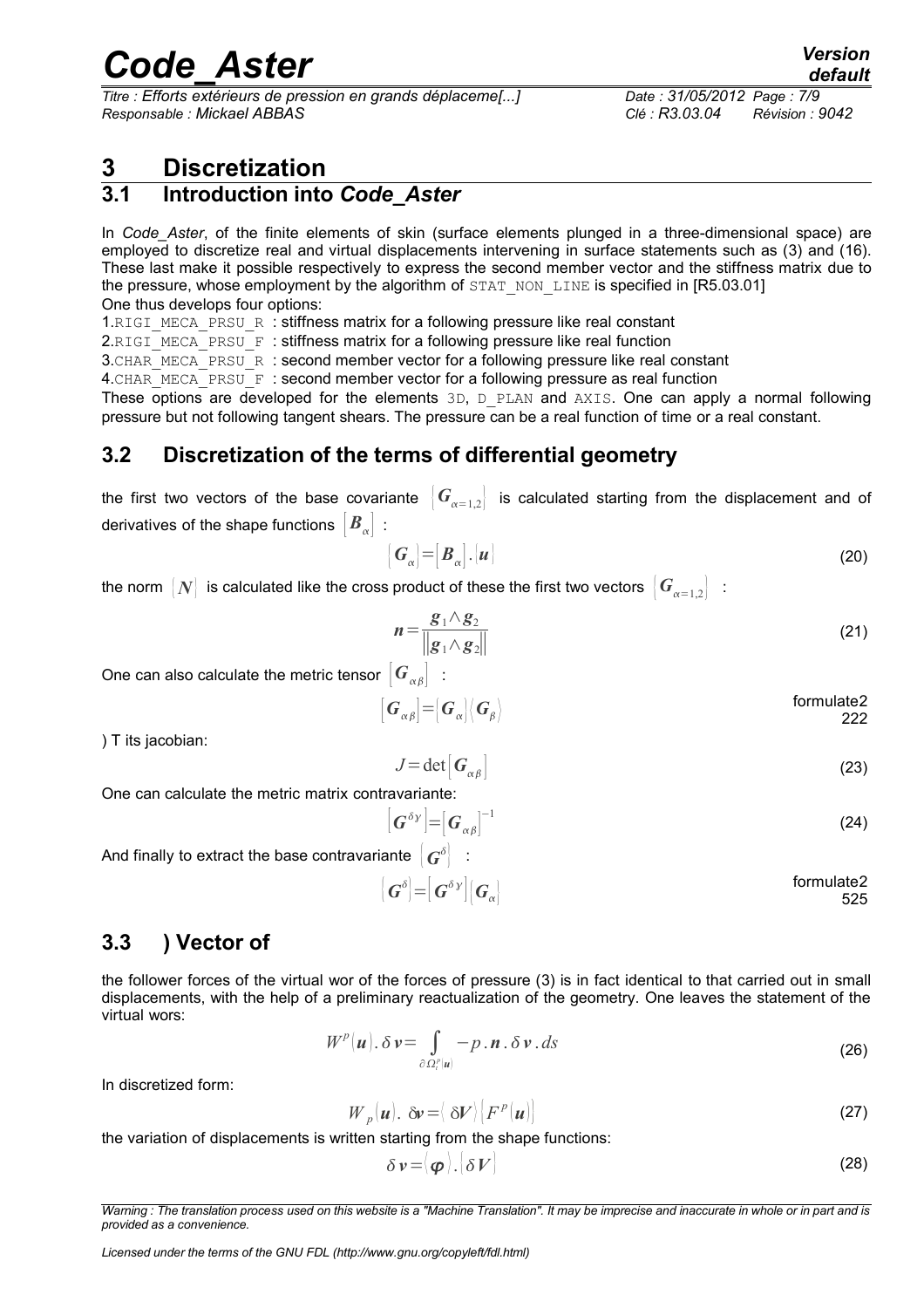*Titre : Efforts extérieurs de pression en grands déplaceme[...] Date : 31/05/2012 Page : 8/9 Responsable : Mickael ABBAS Clé : R3.03.04 Révision : 9042*

One discretized all the terms of differential geometry in the preceding paragraph, it but does not remain us any more to discretize the integral by means of a diagram of Gauss with the weights  $\left.w_{i_{_{pq}}} \right.$ :

$$
\int_{\Omega_{\cdot}^p[u]} A. ds = \sum_{i_{\rho g}} A_{\xi_{\rho g}}. \omega_{i_{\rho g}}
$$
\n(29)

∂*<sup>t</sup>* the diagrams of integration used are summarized in the table below.

| <b>Geometrical mesh</b> | Diagram of Gauss (see [R3.01.01]) |  |
|-------------------------|-----------------------------------|--|
| 3D                      |                                   |  |
| TRIA3                   | FPG3                              |  |
| TRIA6                   | FPG4                              |  |
| QUAD4                   | FPG4                              |  |
| QUAD8                   | FPG9                              |  |
| QUAD9                   | FPG9                              |  |
| <b>D PLAN</b>           |                                   |  |
| SEG2                    | FPG2                              |  |
| SEG3                    | FPG4                              |  |
|                         | AXIS                              |  |
| SEG2                    | FPG2                              |  |
| SEG3                    | FPG4                              |  |

In *Code\_Aster*, the pressure p given by AFFE CHAR MECA is localised with the nodes, one thus must by interpolating the pressure  $|p|$  of the nodes  $|p^{i_{\sf no}}|$  towards the Gauss point  $|p_{\xi_{pq}}|$  :

$$
p_{\xi_{p_s}} = \sum_{i_{\rm no}} N_{\xi_{p_s}}^{i_{\rm no}} \cdot p^{i_{\rm no}}
$$
 (30)

Finally:

$$
[Fp(u)]=- \sum_{i_{\scriptscriptstyle{pg}}}\, p_{\xi_{\scriptscriptstyle{pg}}}\, \cdot \omega_{i_{\scriptscriptstyle{pg}}}\, \cdot \, n_{\xi_{\scriptscriptstyle{pg}}}\, \cdot \, J_{\xi_{\scriptscriptstyle{pg}}}\, \cdot \, \left[\boldsymbol{\varphi}_{\xi_{\scriptscriptstyle{pg}}}\right]
$$
\nformulate3

#### <span id="page-7-1"></span>**3.4 ) Matrix of**

the follower forces of the variation of the virtual wor of the forces of pressure [\(16\)](#page-5-2) is worth:

$$
\frac{\partial W^p(\boldsymbol{u})}{\partial \boldsymbol{u}}.\ \ \delta \boldsymbol{u}.\ \ \delta \boldsymbol{v} = \int\limits_{\partial \Omega^p(\boldsymbol{u})} -p \cdot \left[ \left( \frac{\partial}{\partial} \frac{\delta \boldsymbol{u}}{\partial \theta^{\alpha}} \cdot \boldsymbol{g}^{\alpha} \right) \cdot \left( \delta \boldsymbol{v} \cdot \boldsymbol{n} \right) - \left( \frac{\partial}{\partial} \frac{\delta \boldsymbol{u}}{\theta^{\alpha}} \cdot \boldsymbol{n} \right) \cdot \left( \delta \boldsymbol{v} \cdot \boldsymbol{g}^{\alpha} \right) \right] ds \tag{32}
$$

It allows to extract the tangent matrix from the follower forces:

$$
\frac{\partial W^p(u)}{\partial u} \cdot \delta u \cdot \delta v = \langle \delta V \rangle [-K^p(u)] [\delta U]
$$
\n(33)

the minus sign comes owing to the fact that the contribution of the matrix is to the first member.

Finally:

$$
\left[\boldsymbol{K}^{p}(\boldsymbol{u})\right] = \sum_{i_{\mathcal{B}} \in \mathcal{D}_{\xi_{\mathcal{B}}}} \mathcal{D}_{\xi_{\mathcal{B}}} \cdot \boldsymbol{U}_{\xi_{\mathcal{B}}}\cdot \left[\boldsymbol{B}_{\xi_{\mathcal{B}}}\right]^T \cdot \left(\left\{\boldsymbol{G}^{\delta}_{\xi_{\mathcal{B}}}\right\} \cdot \left\{\boldsymbol{n}_{\xi_{\mathcal{B}}}\right\} - \left\{\boldsymbol{n}_{\xi_{\mathcal{B}}}\right\} \cdot \left\{\boldsymbol{G}^{\delta}_{\xi_{\mathcal{B}}}\right\}\right) \cdot \left[\boldsymbol{\varphi}_{\xi_{\mathcal{B}}}\right] \qquad \qquad \text{formulate3} \\ 434
$$

### <span id="page-7-0"></span>**3.5 ) Choice of**

the matrix, the matrix is not **symmetric** (except typical case of a structure subjected to an internal or external pressure constant, cf §2.[56\)](#page-5-0). It is noted also in practice, that for strong variations of the geometry (by means of

*default*

*Warning : The translation process used on this website is a "Machine Translation". It may be imprecise and inaccurate in whole or in part and is provided as a convenience.*